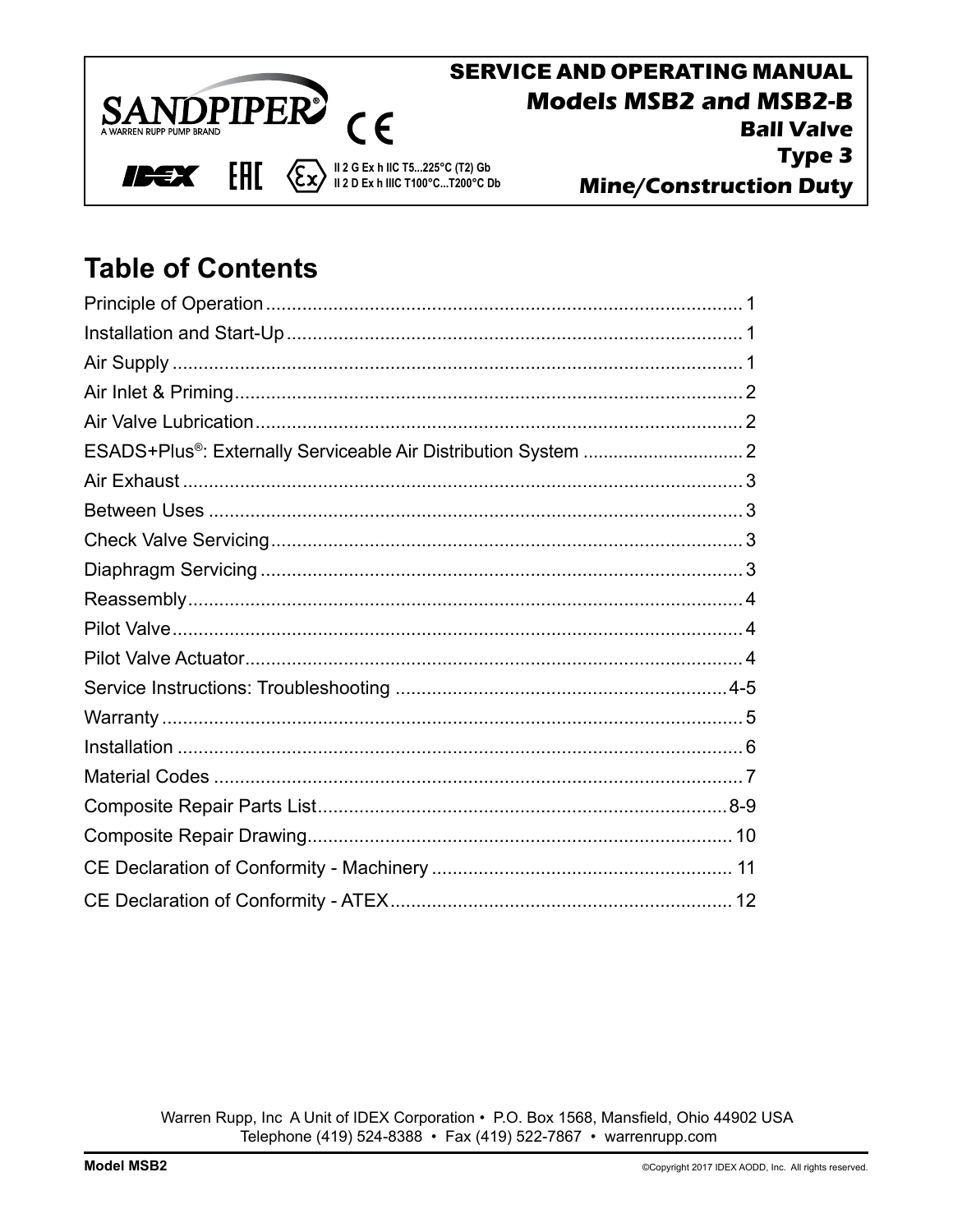# Safety Information

**IMPORTANT**



*Read the safety warnings and instructions in this manual before pump installation and start-up. Failure to comply with the recommendations stated in this manual could damage the pump and void factory warranty.*



*When the pump is used for materials that tend to settle out or solidify, the pump should be flushed after each use to prevent damage. In freezing temperatures the pump should be completely drained between uses.*

### **CAUTION**



*Before pump operation, inspect all fasteners for loosening caused by gasket creep. Retighten loose fasteners to prevent leakage. Follow recommended torques stated in this manual.*



*Nonmetallic pumps and plastic components are not UV stabilized. Ultraviolet radiation can damage these parts and negatively affect material properties. Do not expose to UV light for extended periods of time.*



#### *WARNING*

*The use of non-OEM replacement parts will void (or negate) agency certifications, including CE, ATEX, CSA, 3A and EC1935 compliance (Food Contact Materials). Warren Rupp, Inc. cannot ensure nor warrant non-OEM parts to meet the stringent requirements of the certifying agencies.* 

## RECYCLING

Many components of SANDPIPER® AODD pumps are made of recyclable materials. We encourage pump users to recycle worn out parts and pumps whenever possible, after any hazardous pumped fluids are thoroughly flushed.

### **WARNING**



*When used for toxic or aggressive fluids, the pump should always be flushed clean prior to disassembly.*



*Before maintenance or repair, shut off the compressed air line, bleed the pressure, and disconnect the air line from the pump. Be certain that approved eye protection and protective clothing are worn at all times. Failure to follow these recommendations may result in serious injury or death.*



*Airborne particles and loud noise hazards. Wear eye and ear protection.*



*In the event of diaphragm rupture, pumped material may enter the air end of the pump, and be discharged into the atmosphere. If pumping a product that is hazardous or toxic, the air exhaust must be piped to an appropriate area for safe containment.*



*Take action to prevent static sparking. Fire or explosion can result, especially when handling flammable liquids. The pump, piping, valves, containers and other miscellaneous equipment must be properly grounded.*



*This pump is pressurized internally with air pressure during operation. Make certain that all fasteners are in good condition and are reinstalled properly during reassembly.*



*Use safe practices when lifting*

# ATEX Pumps - Conditions For Safe Use

- Ambient temperature range is as specified in tables 1 to 3 on the next page *(per Annex I of DEKRA 18ATEX0094X)*
- 2. ATEX compliant pumps are suitable for use in explosive atmospheres when the equipment is properly grounded in accordance with local electrical codes
- 3. **Non-Metallic ATEX Pumps only See Explanation of Pump Nomenclature / ATEX Details Page** Conductive Polypropylene, conductive Acetal or conductive PVDF pumps are not to be installed in applications where the pumps may be subjected to oil, greases and hydraulic liquids.
- 4. The optionally provided solenoids shall be protected by a fuse corresponding to its rated current (max 3\*Irat according to EN 60127) or by a motor protecting switch with short circuit and thermal instantaneous tripping (set to the rated current) as short circuit protection. For solenoids with a very low rated current, a fuse with the lowest current value according to the indicated standard will be sufficient. The fuse may be accommodated in the associated supply unit or shall be separately arranged. The rated voltage of the fuse shall be equal or greater than the stated rated voltage of the solenoid. The breaking capacity of the fuse shall be as high as or higher than the maximum expected short circuit current at the location of the installation (usually 1500 A). The maximum permissible ripple is 20% for all dc solenoids. **\*Not applicable for all pump models — See Explanation of Pump Nomenclature / ATEX Details Page**
- 5. When operating pumps equipped with non-conductive diaphragms that exceed the maximum permissible projected area, as defined in EN ISO 80079-36 : 2016 section 6.7.5 table 8, the following protection methods must be applied - Equipment is always used to transfer electrically conductive fluids or
	- Explosive environment is prevented from entering the internal portions of the pump, i.e. dry running.
- 6. Pumps provided with the pulse output kit and used in the potentially explosive atmosphere caused by the presence of the combustible dust shall be installed in such a way that the pulse output kit is protected against impact **\*Not applicable for all pump models — See Explanation of Pump Nomenclature / ATEX Details Page**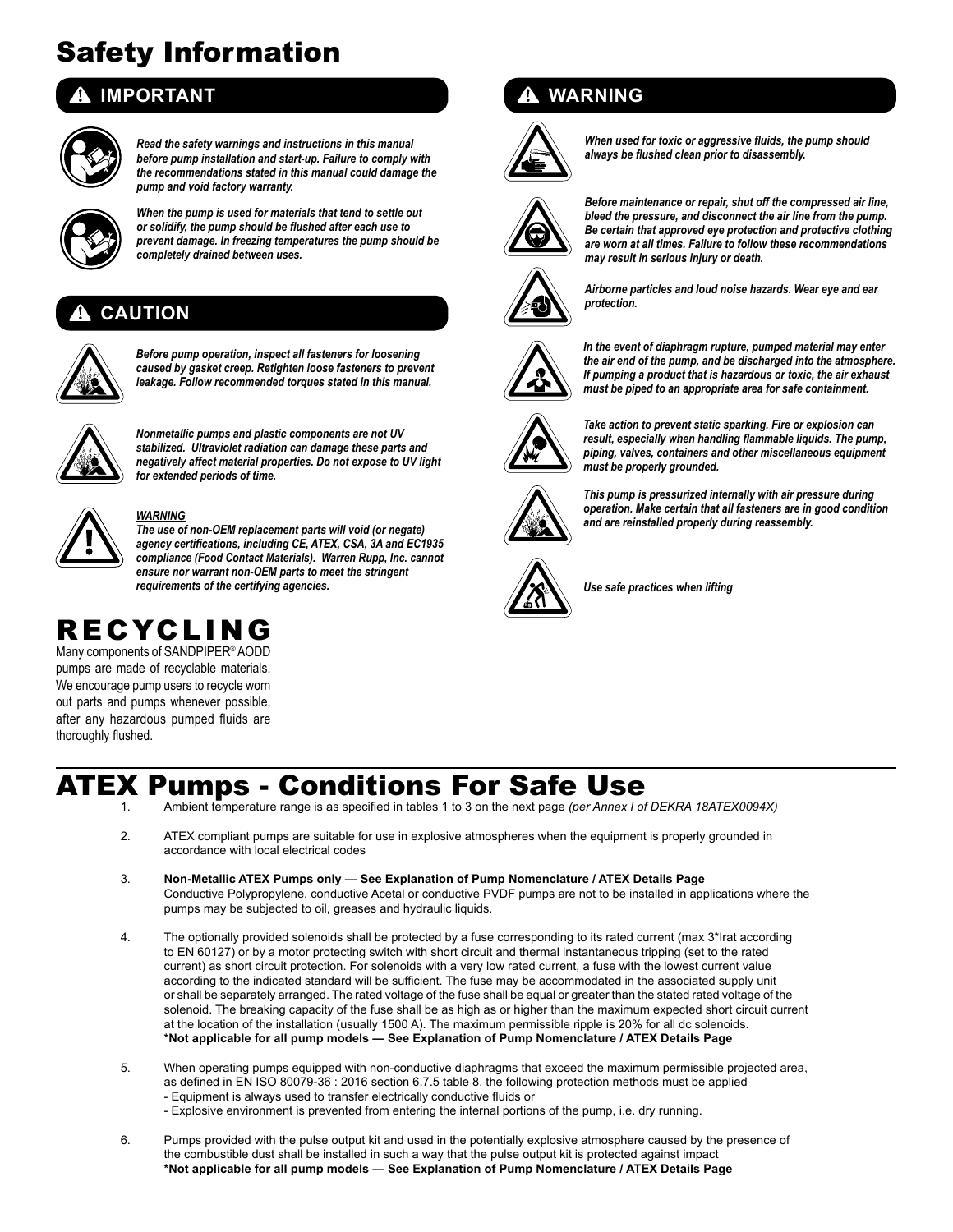## Temperature Tables

| <b>Ambient Temperature</b><br>Range [°C] | Process Temperature<br>Range [°C] <sup>1</sup> | Temperature<br>Class | Maximum Surface Tem-<br>perature [°C] |
|------------------------------------------|------------------------------------------------|----------------------|---------------------------------------|
|                                          | -20 $^{\circ}$ C to +80 $^{\circ}$ C           | T5                   | $T100^{\circ}$ C                      |
|                                          | -20 $^{\circ}$ C to +108 $^{\circ}$ C          | T4                   | $T135^{\circ}$ C                      |
| $-20^{\circ}$ C to $+60^{\circ}$ C       | $-20^{\circ}$ C to + 160 $^{\circ}$ C          | T3                   |                                       |
|                                          | -20 $^{\circ}$ C to +177 $^{\circ}$ C          | $(225^{\circ}C)$ T2  | $T200^{\circ}$ C                      |

#### **Table 1. Category 1 & Category 2 ATEX Rated Pumps**

<sup>1</sup>Per CSA standards ANSI LC6-2018 US & Canadian Technical Letter R14, G-Series Natural Gas Models are restricted to (-20°C to + 80°C) process temperature

#### **Table 2. Category 2 ATEX Rated Pumps Equipped with Pulse Output Kit or Integral Solenoid:**

| <b>Ambient Temperature</b>           | Process Temperature                   | Temperature    | Maximum Sur-                                  | Options                    |                   |
|--------------------------------------|---------------------------------------|----------------|-----------------------------------------------|----------------------------|-------------------|
| Range [°C]                           | Range [°C]                            | Class          | face Temperature<br>$\lceil{^{\circ}C}\rceil$ | <b>Pulse Output</b><br>Kit | Integral Solenoid |
| -20 $^{\circ}$ C to +60 $^{\circ}$ C | -20 $^{\circ}$ C to +100 $^{\circ}$ C | T <sub>5</sub> | T100                                          |                            |                   |
| -20 $^{\circ}$ C to +50 $^{\circ}$ C | -20 $^{\circ}$ C to +100 $^{\circ}$ C | T <sub>5</sub> | T100                                          |                            | х                 |

2 ATEX Pulse output or Intergral Solenoid Not Available For All Pump Models See Explanation of Pump Nomenclature / ATEX Details Page

#### **Table 3. Category M1 ATEX Rated Pumps for Mining**

| <b>Ambient Temperature</b>         | Process Temperature                 |
|------------------------------------|-------------------------------------|
| Range [°C]                         | Range [°C]                          |
| $-20^{\circ}$ C to $+60^{\circ}$ C | $-20^{\circ}$ C to $+150^{\circ}$ C |

Note: The ambient temperature range and the process temperature range should not exceed the operating temperature range of the applied non-metallic parts as listed in the manuals of the pumps.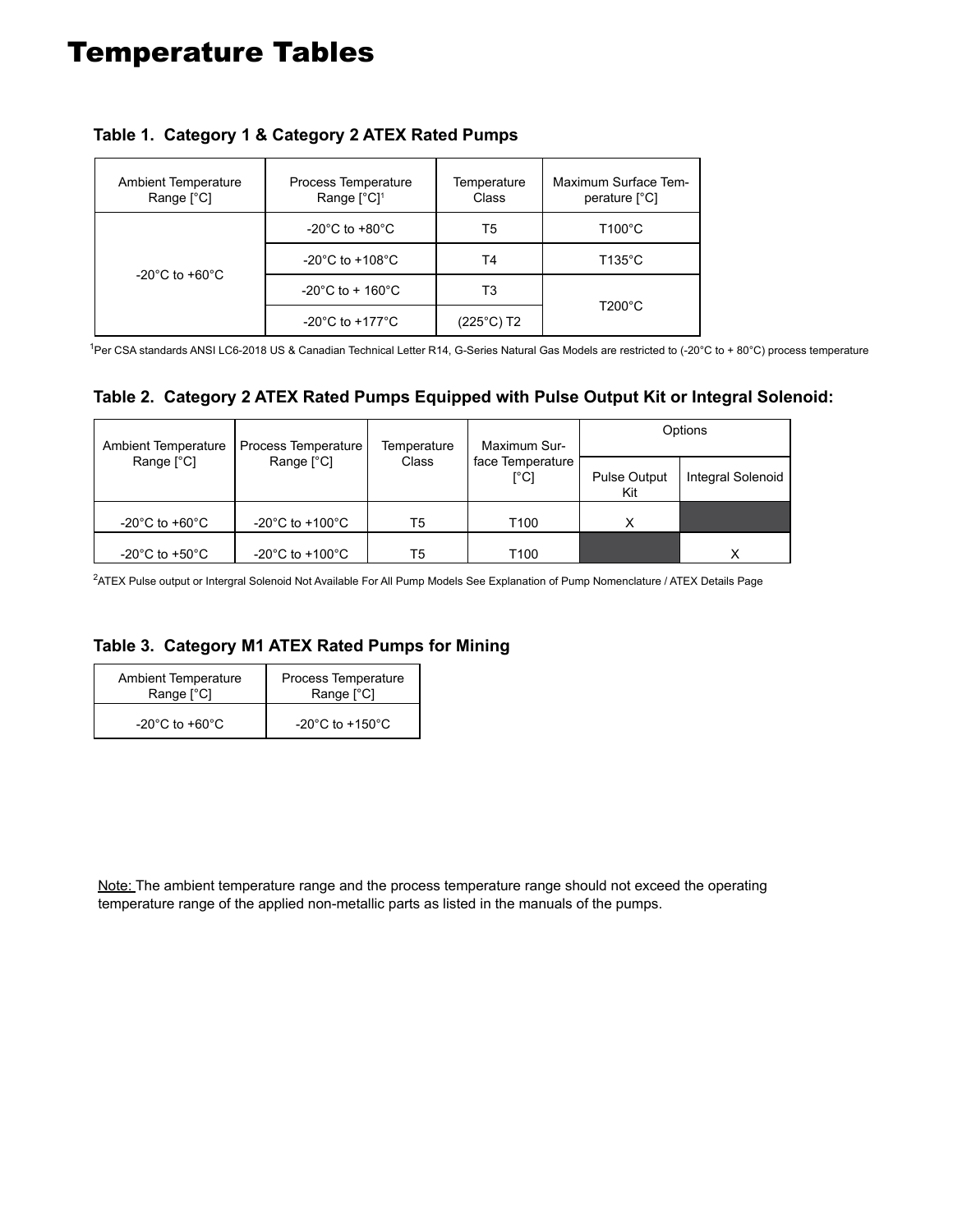

#### **PRINCIPLE OF PUMP OPERATION**

This ball valve pump is powered by compressed air and is a 1:1 pressure ratio design. It alternately pressurizes the inner side of one diaphragm chamber, while simultaneously exhausting the other inner chamber. This causes the diaphragms, which are connected by a common rod, to move endwise. Air pressure is applied over the entire surface of the diaphragm, while liquid is discharged from the opposite side. The diaphragm operates under a balanced condition during the discharge stroke, which allows the unit to be operated at discharge heads over 200 feet (61 meters) of water head.

Since the diaphragms are connected by a common rod, secured by plates to the center of the diaphragms, one diaphragm performs the discharge stroke, while the other is pulled to perform the suction stroke in the opposite chamber.

For maximum diaphragm life, keep the pump as close to the liquid being pumped as possible. Positive suction head in excess of 10 feet of liquid (3.048 meters) may require a back pressure regulating device. This will maximize diaphragm life.

Alternate pressuring and exhausting of the diaphragm chamber is performed by means of an externally mounted, pilot operated, four-way spool type air distribution valve. When the spool shifts to one end of the valve body, inlet air pressure is applied to one diaphragm chamber and the other diaphragm chamber exhausts. When the spool shifts to the opposite end of the valve body, the porting of chambers is reversed. The air distribution valve spool is moved by an internal pilot valve which alternately pressurizes one side of the air distribution valve spool, while exhausting the other side. The pilot valve is shifted at each end of the diaphragm stroke by the diaphragm plate coming in contact with the end of the pilot spool. This pushes it into position for shifting of the air distribution valve.

The chambers are manifolded together with a suction and discharge flap-type check valve for each chamber, maintaining flow in one direction through the pump.

### **INSTALLATION & START-UP**

Locate the pump as close to the product being pumped as possible, keeping suction line length and number of fittings to a minimum. Do not reduce line size.

For installations of rigid piping, short flexible sections of hose should be installed between pump and piping. This reduces vibration and strain to the piping system. A Warren Rupp Tranquilizer® surge suppressor is recommended to further reduce pulsation in flow.

This pump was tested at the factory prior to shipment and is ready for operation. It is completely self-priming from a dry start for suction lifts of 10 feet (3.05 meters) or less. For suction lifts exceeding 20 feet of liquid, fill the chambers with liquid prior to priming.

### **AIR SUPPLY**

Air supply pressures cannot exceed 125 psi (8.61 bar). Connect the pump air inlet to an air supply of sufficient capacity and pressure required for desired performance. When the air line is solid piping, use a short length of flexible hose [not less than 3/4" (19mm) in diameter] between pump and piping to eliminate strain to pipes.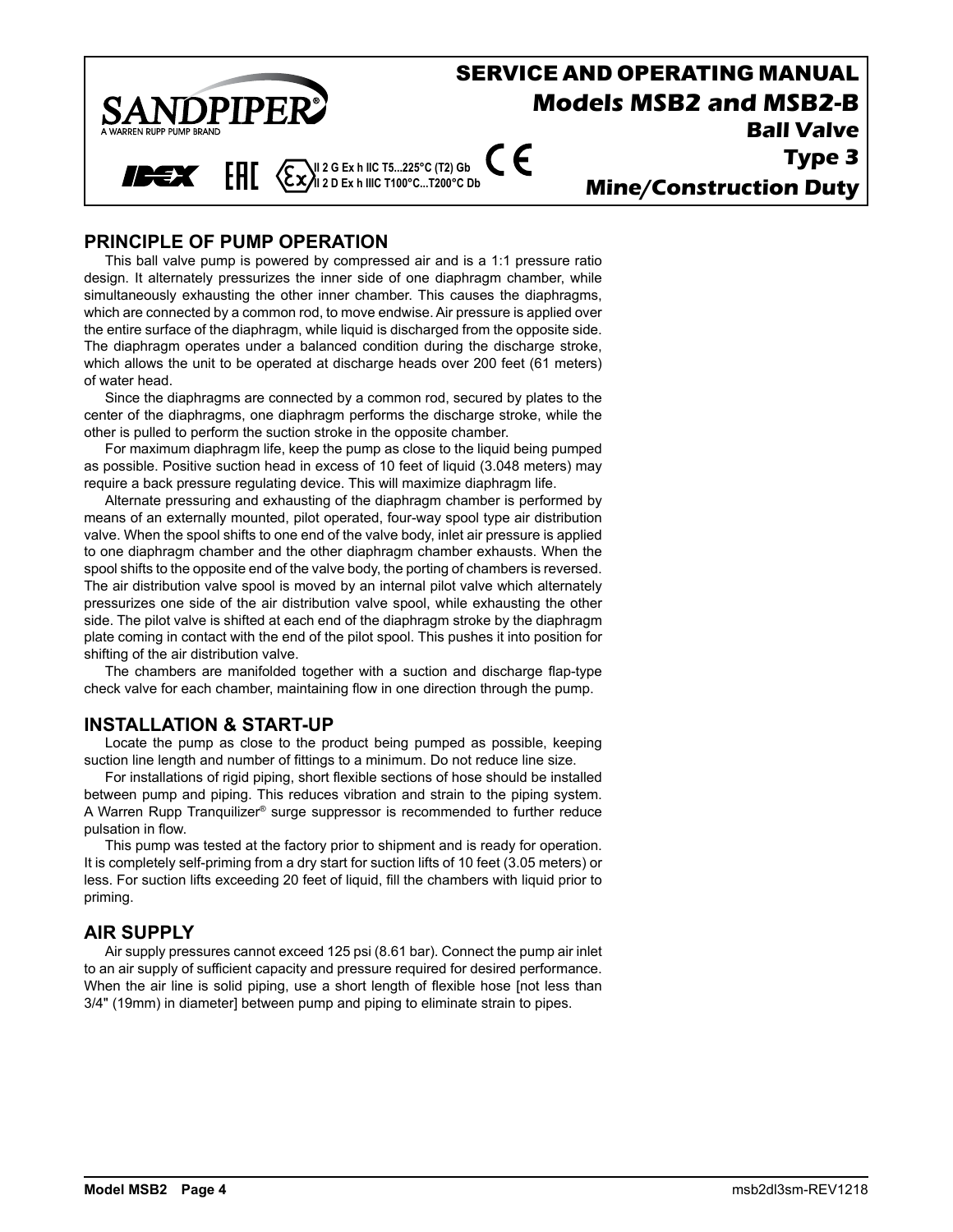#### **PRINCIPLE OF PUMP OPERATION**

This ball valve pump is powered by compressed air and is a 1:1 pressure ratio design. It alternately pressurizes the inner side of one diaphragm chamber, while simultaneously exhausting the other inner chamber. This causes the diaphragms, which are connected by a common rod, to move endwise. Air pressure is applied over the entire surface of the diaphragm, while liquid is discharged from the opposite side. The diaphragm operates under a balanced condition during the discharge stroke, which allows the unit to be operated at discharge heads over 200 feet (61 meters) of water head.

Since the diaphragms are connected by a common rod, secured by plates to the center of the diaphragms, one diaphragm performs the discharge stroke, while the other is pulled to perform the suction stroke in the opposite chamber.

For maximum diaphragm life, keep the pump as close to the liquid being pumped as possible. Positive suction head in excess of 10 feet of liquid (3.048 meters) may require a back pressure regulating device. This will maximize diaphragm life.

Alternate pressuring and exhausting of the diaphragm chamber is performed by means of an externally mounted, pilot operated, four-way spool type air distribution valve. When the spool shifts to one end of the valve body, inlet air pressure is applied to one diaphragm chamber and the other diaphragm chamber exhausts. When the spool shifts to the opposite end of the valve body, the porting of chambers is reversed. The air distribution valve spool is moved by an internal pilot valve which alternately pressurizes one side of the air distribution valve spool, while exhausting the other side. The pilot valve is shifted at each end of the diaphragm stroke by the diaphragm plate coming in contact with the end of the pilot spool. This pushes it into position for shifting of the air distribution valve.

The chambers are manifolded together with a suction and discharge flap-type check valve for each chamber, maintaining flow in one direction through the pump.

#### **INSTALLATION & START-UP**

Locate the pump as close to the product being pumped as possible, keeping suction line length and number of fittings to a minimum. Do not reduce line size.

For installations of rigid piping, short flexible sections of hose should be installed between pump and piping. This reduces vibration and strain to the piping system. A Warren Rupp Tranquilizer® surge suppressor is recommended to further reduce pulsation in flow.

This pump was tested at the factory prior to shipment and is ready for operation. It is completely self-priming from a dry start for suction lifts of 10 feet (3.05 meters) or less. For suction lifts exceeding 20 feet of liquid, fill the chambers with liquid prior to priming.

### **AIR SUPPLY**

Air supply pressures cannot exceed 125 psi (8.61 bar). Connect the pump air inlet to an air supply of sufficient capacity and pressure required for desired performance. When the air line is solid piping, use a short length of flexible hose [not less than 3/4" (19mm) in diameter] between pump and piping to eliminate strain to pipes.

#### **AIR INLET & PRIMING**

For start-up, open an air valve approximately 1/2" to 3/4" turn. After the unit primes, an air valve can be opened to increase flow as desired. If opening the valve increases cycling rate, but does not increase flow rate, cavitation has occurred, and the valve should be closed slightly.

For the most efficient use of compressed air and the longest diaphragm life, throttle the air inlet to the lowest cycling rate that does not reduce flow.

### **A NOTE ABOUT AIR VALVE LUBRICATION**

The Sandpiper pump's pilot valve and main air valve assemblies are designed to operate WITHOUT lubrication. This is the preferred mode of operation. There may be instances of personal preference, or poor quality air supplies when lubrication of the compressed air supply is required. The pump air system will operate with properly lubricated compressed air supplies. Proper lubrication of the compressed air supply would entail the use of an air line lubricator (available from Warren Rupp) set to deliver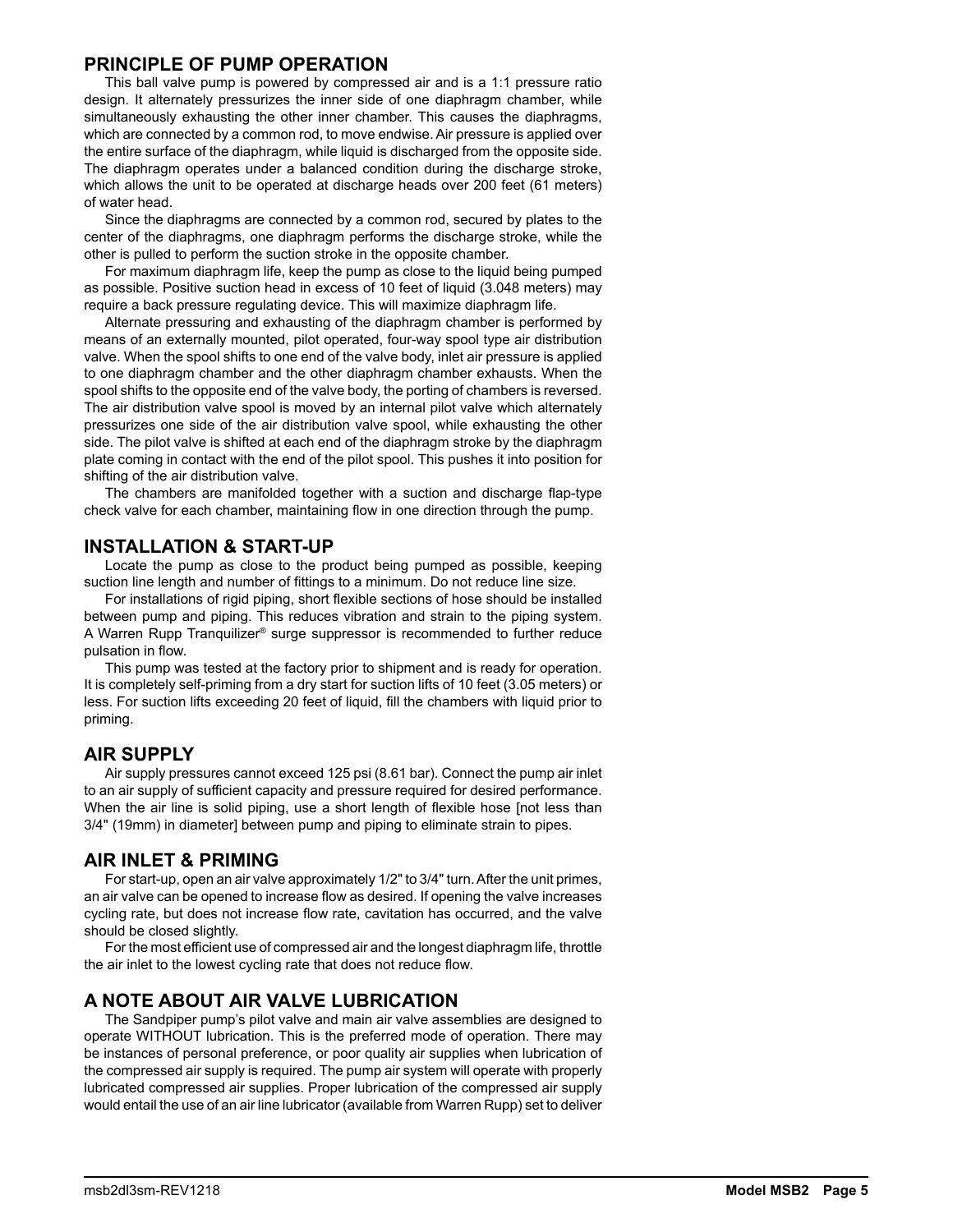one drop of 10 wt., non-detergent oil for every 20 SCFM of air the pump consumed at its point of operation. Consult the pump's published Performance Curve to determine this.

It is important to remember to inspect the sleeve and spool set routinely. It should move back and forth freely. This is most important when the air supply is lubricated. If a lubricator is used, oil accumulation will, over time, collect any debris from the compressed air. This can prevent the pump from operating properly.

Water in the compressed air supply can create problems such as icing or freezing of the exhaust air causing the pump to cycle erratically, or stop operating. This can be addressed by using a point of use air dryer to supplement a plant's air drying equipment. This device will remove excess water from the compressed air supply and alleviate the icing or freezing problem.

#### **ESADS: EXTERNALLY SERVICEABLE AIR DISTRIBUTION SYSTEM**

Please refer to the exploded view drawing and parts list in the Service Manual supplied with your pump. If you need replacement or additional copies, contact your local Warren Rupp Distributor, or the Warren Rupp factory Literature Department at the number shown below. To receive the correct manual, you must specify the MODEL and TYPE information found on the name plate of the pump.

#### **MODELS WITH 1" SUCTION/DISCHARGE OR LARGER, AND METAL CENTER SECTIONS:**

The main air valve sleeve and spool set is located in the valve body mounted on the pump with four hex head capscrews. The valve body assembly is removed from the pump by removing these four hex head capscrews.

With the valve body assembly off the pump, access to the sleeve and spool set is made by removing four hex head capscrews (each end) on the end caps of the valve body assembly. With the end caps removed, slide the spool back and forth in the sleeve. The spool is closely sized to the sleeve and must move freely to allow for proper pump operation. An accumulation of oil, dirt or other contaminants from the pump's air supply, or from a failed diaphragm, may prevent the spool from moving freely. This can cause the spool to stick in a position that prevents the pump from operating. If this is the case, the sleeve and spool set should be removed from the valve body for cleaning and further inspection.

Remove the spool from the sleeve. Using an arbor press or bench vise (with an improvised mandrel), press the sleeve from the valve body. Take care not to damage the sleeve. At this point, inspect the o-rings on the sleeve for nicks, tears or abrasions. Damage of this sort could happen during assembly or servicing. A sheared or cut o-ring can allow the pump's compressed air supply to leak or bypass within the air valve assembly, causing the pump to leak compressed air from the pump air exhaust or not cycle properly. This is most noticeable at pump dead head or high discharge pressure conditions. Replace any of these o-rings as required or set up a routine, preventive maintenance schedule to do so on a regular basis. This practice should include cleaning the spool and sleeve components with a safety solvent or equivalent, inspecting for signs of wear or damage, and replacing worn components.

To re-install the sleeve and spool set, lightly lubricate the o-rings on the sleeve with an o-ring assembly lubricant or lightweight oil (such as 10 wt. air line lubricant). Re-install one end cap, gasket and bumper on the valve body. Using the arbor press or bench vise that was used in disassembly, carefully press the sleeve back into the valve body, without shearing the o-rings. You may have to clean the surfaces of the valve body where the end caps mount. Material may remain from the old gasket. Old material not cleaned from this area may cause air leakage after reassembly. Take care that the bumper stays in place allowing the sleeve to press in all the way. Reinstall the spool, opposite end cap, gasket and bumper on the valve body. After inspecting and cleaning the gasket surfaces on the valve body and intermediate, reinstall the valve body on the pump using new gaskets. Tighten the four hex head capscrews evenly and in an alternating cross pattern.

### **AIR EXHAUST**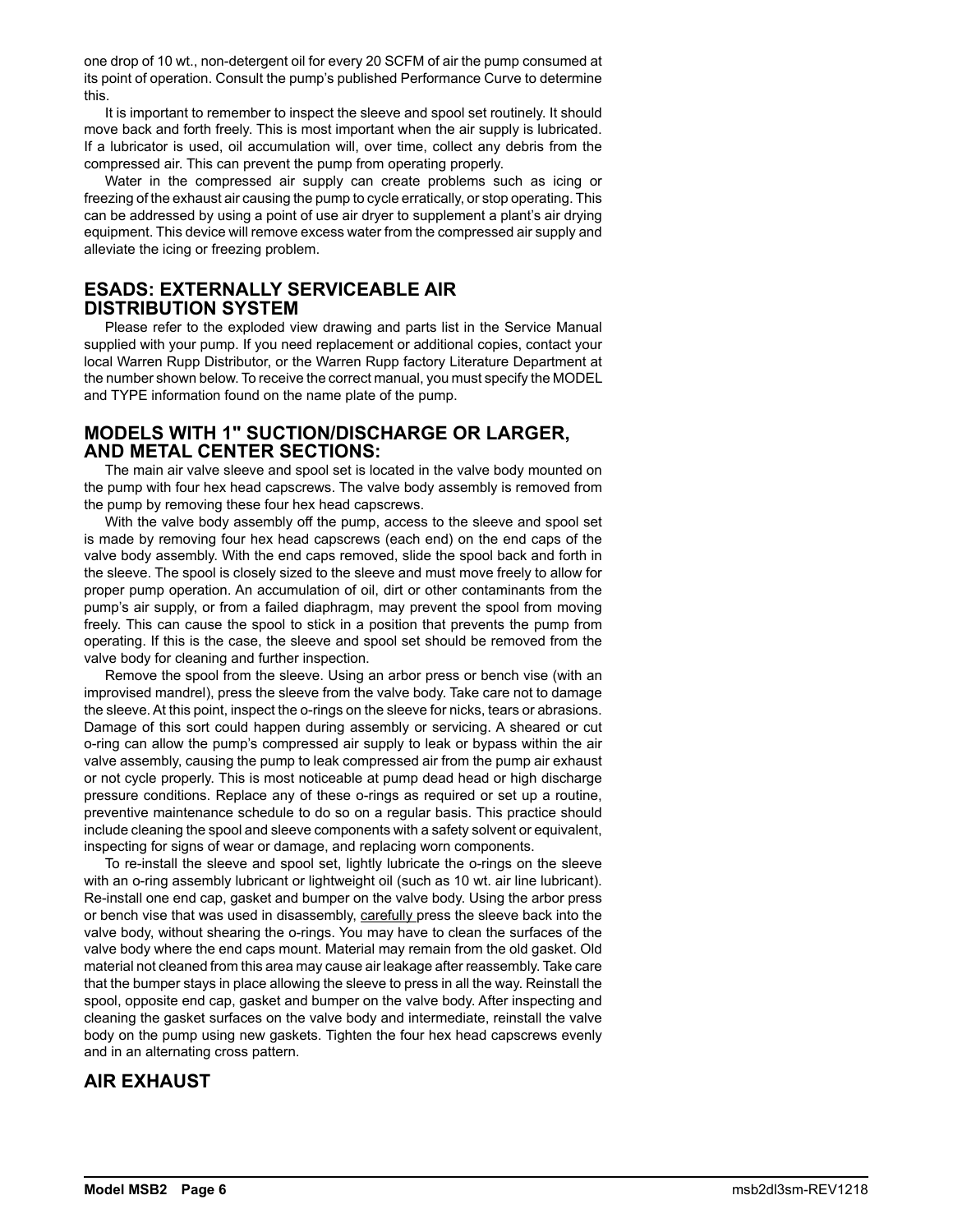If a diaphragm fails, the pumped liquid or fumes can enter the air end of the pump, and be exhausted into the atmosphere. When pumping hazardous or toxic materials, pipe the exhaust to an appropriate area for safe disposition.

This pump can be submerged if materials of construction are compatible with the liquid. The air exhaust must be piped above the liquid level. Piping used for the air exhaust must not be smaller than 1" (2.54 cm). Reducing the pipe size will restrict air flow and reduce pump performance .When the product source is at a higher level than the pump (flooded suction), pipe the exhaust higher than the product source to prevent siphoning spills. (See page 7)

Freezing or icing-up of the air exhaust can occur under certain temperature and humidity conditions. Use of an air dryer unit should eliminate most icing problems.

#### **BETWEEN USES**

When used for materials that tend to settle out or transform to solid form, the pump should be completely flushed after each use, to prevent damage. Product remaining in the pump between uses could dry out or settle out. This could cause problems with valves and diaphragms at re-start. In freezing temperatures, the pump must be drained between uses in all cases.

#### **CHECK VALVE SERVICING**

Need for inspection or service is usually indicated bt poor priming, unstable cycling, reduced performance or the pump's cycling, but not pumping.

Inspect the surfaces of both check valves and seats for wear or damage that could prevent proper sealing. If pump is to prime properly, valves must seat air tight.

#### **DIAPHRAGM SERVICING**

Remove the eight bolts (four each side) securing the manifold assemblies to the outer chambers. Remove the eight bolts securing the outer chamber to the inner chamber. Remove the diaphragm assembly (outer plate, diaphragm, inner plate) by turning the assembly counterclockwise using a 16/16" (2.38 cm) wrench on the outer plate lugs. To disassemble the diaphragm assemblies, secure in a vise and turn the outer plate counterclockwise using the 16/16" wrench.

Procedures for reassembling the diaphragms are the reverse of the above. The diaphragms must be installed with their natural bulge to the outside, toward the outer diaphragm plate. Install the inner plate with the flat face against the diaphragm.

After all components are in position in a vise and hand tight, tighten with a wrench to approximately 40 ft. Ibs. (54.23 Newton meters) torque. After both diaphragm assemblies have been assembled, thread one assembly into the shaft (hold the shaft near the middle in a vise with soft jaws, to protect the finish). Install this sub assembly into the pump and secure by placing the outer chamber on the end with the diaphragm. This holds the assembly in place while the opposite side is installed. Torque the last diaphragm assembly to 30 ft. Ibs. (40.67 Newton meters). This final torquing will lock the diaphragm assemblies together. Place the rernaining outer chamber on the open end and loosely tighten the bolts. Replace the manifold assemblies to square the flanges before final tightening of the remaining bolts. the diaphragm assemblies together. Place the rernaining outer chamber on the open end and loosely tighten the bolts. Replace the manifold assemblies to square the flanges before final tightening of the remaining bolts.

#### **REASSEMBLY**

All procedures for reassembling the pump are the reverse of the previous instructions with further instructions as shown:

1. The diaphragm assemblies are to be installed with the natural bulge outward or toward the head of the center screw. Make sure both plates are installed with outer radii against the diaphragm. After all components are in position in a vise and hand tight, set a torque wrench for 480 inch pounds (40 ft. pounds) (54.23 Newton meters)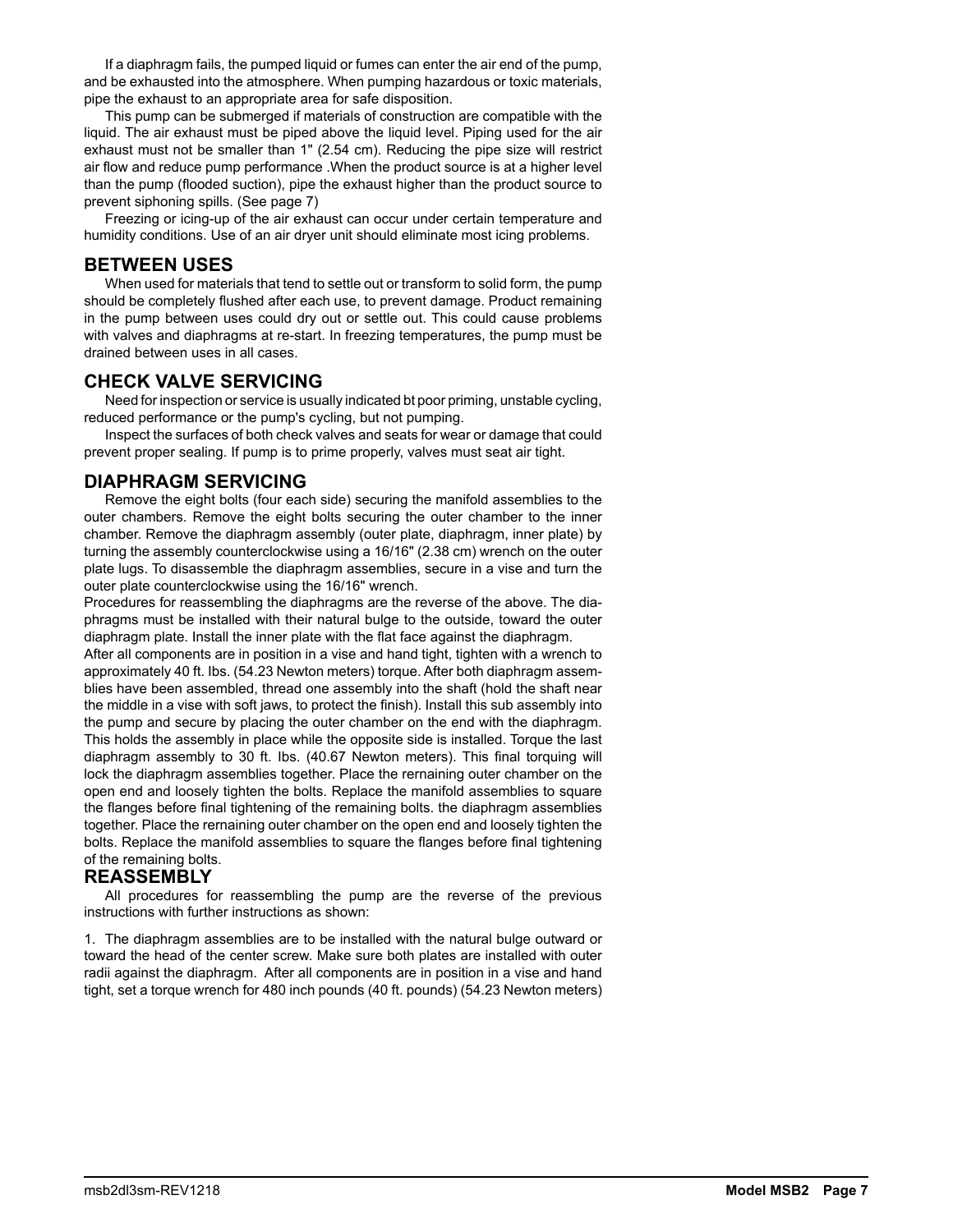using a 1 1/16 (27mm) wrench or six pointed socket. After each diaphragm sub assembly has been completed, thread one assembly into the shaft (held near the middle in a vise having soft jaws to protect the finish) making sure the stainless steel washer is in place on the capscrew.

Make sure 1/4"-20 mounting screw has been removed and that the bumper (Item #19 on drawing) is in place in the shaft.

Install this sub assembly into the pump and secure by placing the outer chamber housing and capscrews on the end with the diaphragm. This will hold the assembly in place while the opposite side is installed. Make sure the last diaphragm assembly is torqued to 30 ft. lbs. (40.67 Newton meters) before placing the outer diaphragm over the capscrews. If the holes in the diaphragm flange do not line up with the holes in the chamber flange, turn the diaphragm assembly in the direction of tightening to align the holes so that the capscrews can be inserted. This final torquing of the last diaphragm assembly will lock the two diaphragm assemblies together. Place remaining outer chamber on the open end and tighten down the securing fasteners gradually and evenly on both sides.

#### **PILOT VALVE**

The pilot valve assembly is accessed by removing the main air distribution valve body from the pump and lifting the pilot valve body out of the intermediate housing.

Most problems with the pilot valve can be corrected by replacing the o-rings. Always grease the spool prior to inserting it into the sleeve. If the sleeve is removed from the body, reinsertion must be at the chamfered side. Grease the o-rings to slide the sleeve into the valve body. Securely insert the retaining ring around the sleeve. When reinserting the pilot valve, push both plungers (located inside the intermediate bracket) out of the path of the pilot valve spool ends to avoid damage.

#### **PILOT VALVE ACTUATOR**

Bushings for the pilot valve actuators are threaded into the intermediate bracket from the outside. The plunger may be removed for inspection or replacement. First remove the air distribution valve body and the pilot valve body from the pump. The plungers can be located by looking into the intermediate. It may be necessary to use a fine piece of wire to pull them out. The bushing can be turned out through the inner chamber by removing the outer chamber assembly. Replace the bushings if pins have bent.

#### **TROUBLESHOOTING**

PROBLEM: Pump cycles but will not pump. (Note: higher suction lifts require faster cycling speed for priming.) POSSIBLE CAUSES:

- A. Air leak in suction line.
- B. Excessive suction lift.
- C. Check valve not seating properly.
- D. Leakage at joint of suction manifold or elbow flange.
- E. Suction line or strainer plugged.
- F. Diaphragm ruptured.

PROBLEM: Pump will not cycle. (Note: Always disconnect air supply to relieve air pressure before disassembling any portion of pump.)

POSSIBLE CAUSES:

A. Discharge hose or line plugged, or discharge head requirement greater than air supply pressure. (Disconnect discharge line to check.)

- B. Spool in air distribution valve not shifting. (Remove end cap and check spool must slide freely.)
- C. Diaphragm ruptured. (Air will escape out discharge line in this case.)

D. Blockage in diaphragm chamber preventing movement. (Shut off air supply and reopen after pressure is relieved.)

PROBLEM: Uneven discharge flow. (Indicates one chamber not operating properly.)

POSSIBLE CAUSES:

- A. Check valve not sealing properly in one chamber.
- B. Diaphragm failure in one chamber.
- C. Air leak at suction manifold joint or elbow flange one side.

For additional information, see the Warren Rupp Troubleshooting Guide.

#### **WARRANTY:**

This unit is guaranteed for a period of five years against defective material and workmanship.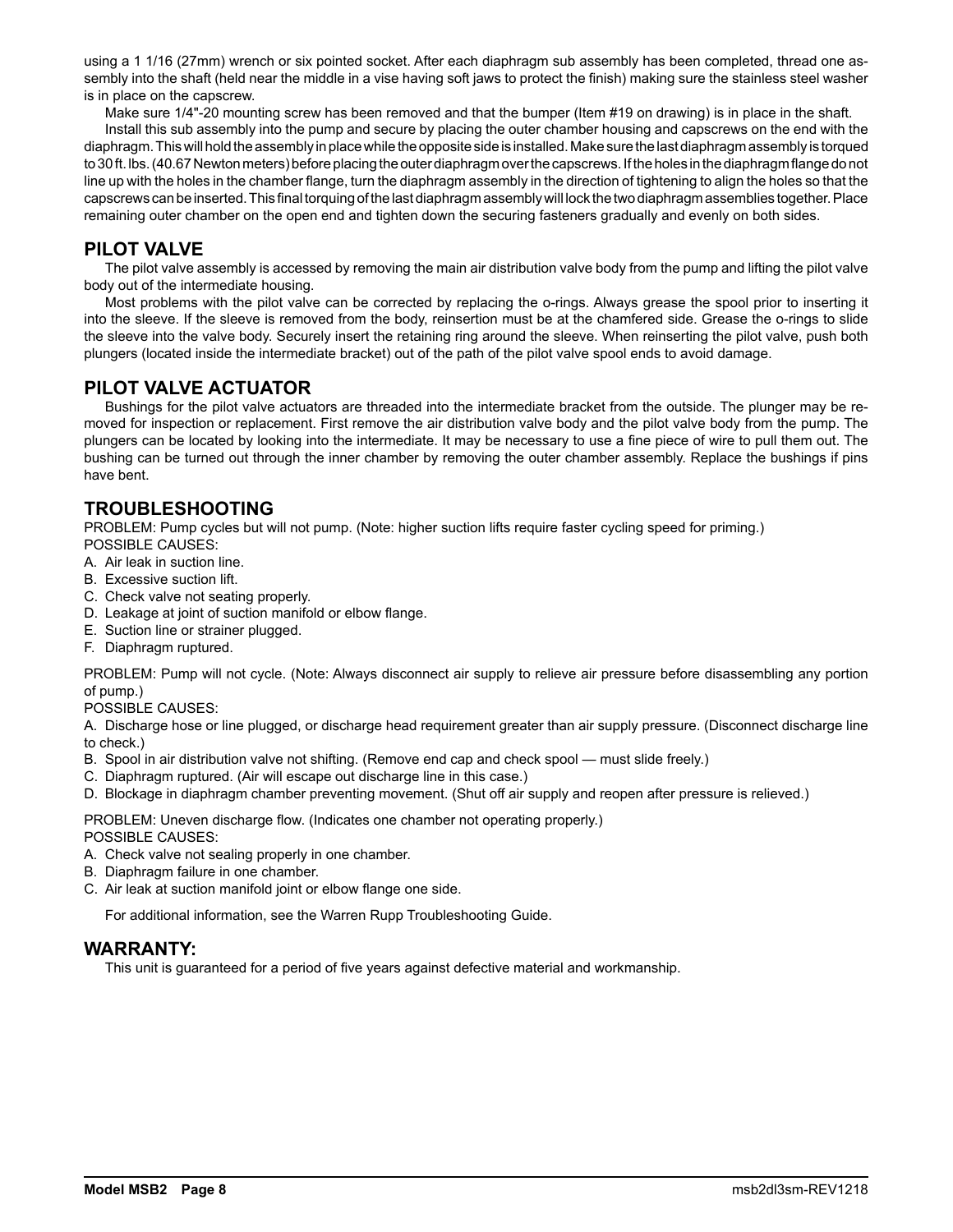#### **PUMPING HAZARDOUS LIQUIDS**

When a diaphragm fails, the pumped liquid or fumes enter the air end of the pump. Fumes are exhausted into the surrounding environment. When pumping hazardous or toxic materials, the exhaust air must be piped to an appropriate area for safe disposal. See illustration #1 at right.

This pump can be submerged if the pump materials of construction are compatible with the liquid being pumped. The air exhaust must be piped above the liquid level. See illustration #2 at right. Piping used for the air exhaust must not be smaller than 1" (2.54 cm) diameter. Reducing the pipe size will restrict air flow and reduce pump performance. When the pumped product source is at a higher level than the pump (flooded suction condition), pipe the exhaust higher than the product source to prevent siphoning spills. See illustration #3 at right.

#### **CONVERTING THE PUMP FOR PIPING THE EXHAUST AIR**

The following steps are necessary to convert the pump to pipe the exhaust air away from the pump.

The air distribution valve has 3/4" NPT threads for piped exhaust.

#### **IMPORTANT INSTALLATION NOTE:**

The manufacturer recommends installing a flexible conductive hose or connection between the pump and any rigid plumbing. This reduces stresses on the molded threads of the air exhaust port. Failure to do so may result in damage to the air distribution valve body.

Any piping or hose connected to the pump's air exhaust port must be conductive and physically supported. Failure to support these connections could also result in damage to the air distribution valve body.

#### **CONVERTED EXHAUST ILLUSTRATION**

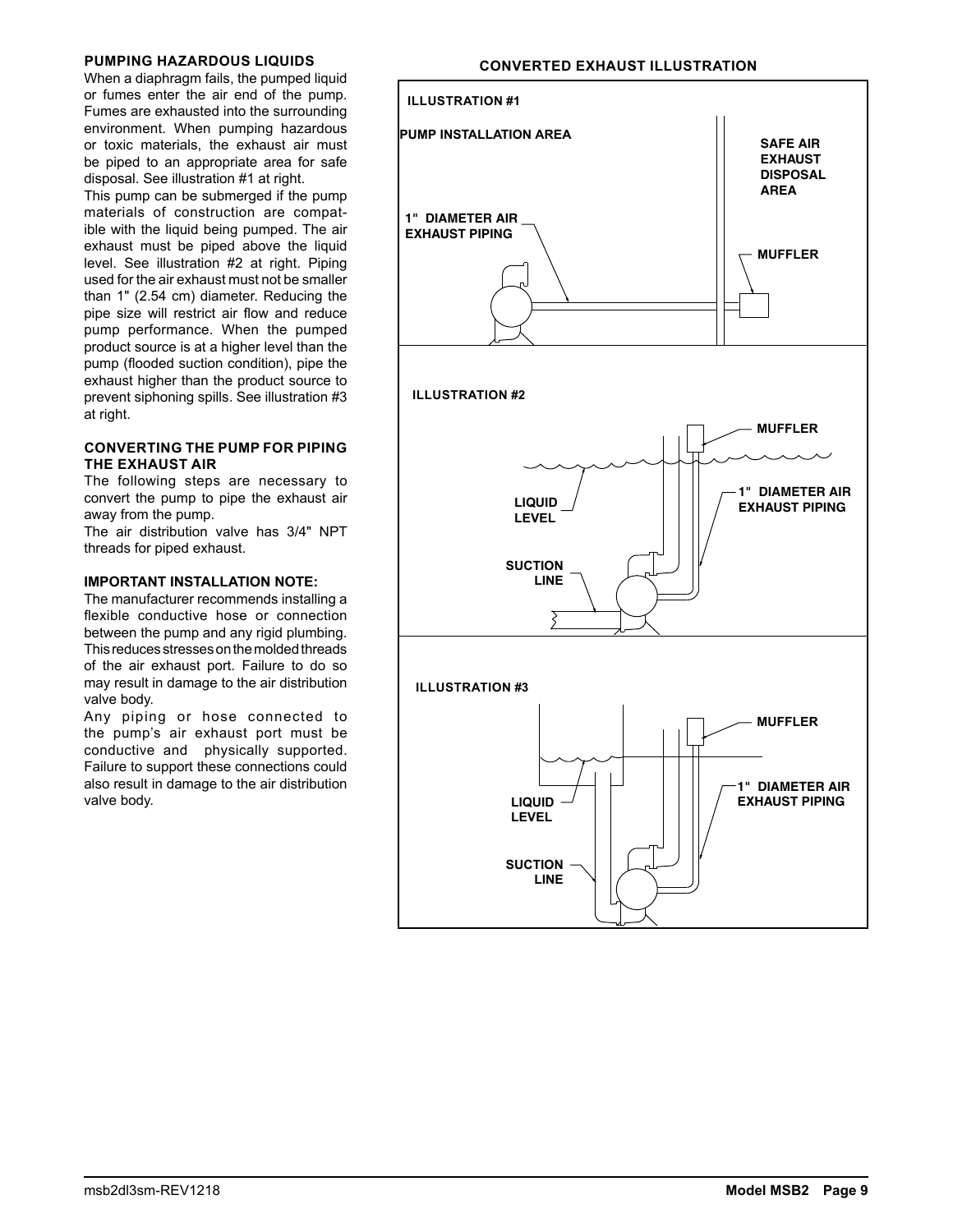## **Material Codes The Last 3 Digits of Part Number**

| 000 | Assembly, sub-assembly;                |
|-----|----------------------------------------|
|     | and some purchased items               |
| 010 | Cast Iron                              |
| 012 | Powered Metal                          |
| 015 | Ductile Iron                           |
| 020 | Ferritic Malleable Iron                |
| 025 | <b>Music Wire</b>                      |
| 080 | Carbon Steel, AISI B-1112              |
| 100 | Alloy 20                               |
| 110 | Alloy Type 316 Stainless Steel         |
| 111 | Alloy Type 316 Stainless Steel         |
|     | (Electro Polished)                     |
| 112 | Alloy C                                |
| 113 |                                        |
|     | Alloy Type 316 Stainless Steel         |
|     | (Hand Polished)<br>303 Stainless Steel |
| 114 |                                        |
| 115 | 302/304 Stainless Steel                |
| 117 | 440-C Stainless Steel                  |
|     | (Martensitic)                          |
| 120 | 416 Stainless Steel                    |
|     | (Wrought Martensitic)                  |
| 123 | 410 Stainless Steel                    |
|     | (Wrought Martensitic)                  |
| 148 | <b>Hardcoat Anodized Aluminum</b>      |
| 149 | 2024-T4 Aluminum                       |
| 150 | 6061-T6 Aluminum                       |
| 151 | 6063-T6 Aluminum                       |
| 152 | 2024-T4 Aluminum (2023-T351)           |
| 154 | Almag 35 Aluminum                      |
| 155 | 356-T6 Aluminum                        |
| 156 | 356-T6 Aluminum                        |
| 157 | Die Cast Aluminum Alloy #380           |
| 158 | Aluminum Alloy SR-319                  |
| 159 | Anodized Aluminum                      |
| 162 | Brass, Yellow, Screw Machine           |
|     | Stock                                  |
| 165 | Cast Bronze, 85-5-5-5                  |
| 166 | Bronze, SAE 660                        |
| 170 | Bronze, Bearing Type,                  |
|     | Oil Impregnated                        |
| 175 | Die Cast Zinc                          |
| 180 | <b>Copper Alloy</b>                    |
| 305 | Carbon Steel, Black Epoxy              |
|     |                                        |
|     | Coated                                 |
| 306 | Carbon Steel, Black PTFE               |
|     | Coated                                 |
| 307 | Aluminum, Black Epoxy Coated           |
| 308 | Stainless Steel, Black PTFE            |
|     | Coated                                 |
| 309 | Aluminum, Black PTFE Coated            |
| 310 | <b>PVDF Coated</b>                     |
| 330 | <b>Zinc Plated Steel</b>               |
| 331 | Chrome Plated Steel                    |

 Aluminum, Electroless Nickel Plated

| 333 | Carbon Steel, Electroless         |
|-----|-----------------------------------|
|     | Nickel Plated                     |
| 335 | <b>Galvanized Steel</b>           |
| 336 | Zinc Plated Yellow Brass          |
| 337 | <b>Silver Plated Steel</b>        |
| 340 | Nickel Plated                     |
| 342 | <b>Filled Nylon</b>               |
| 353 | Geolast; Color: Black             |
| 354 | Injection Molded #203-40 Santo-   |
|     | prene- Duro 40D +/-5; Color: RED  |
| 355 | <b>Thermal Plastic</b>            |
| 356 | Hytrel                            |
| 357 | Injection Molded Polyurethane     |
| 358 | Urethane Rubber                   |
|     | (Some Applications) (Compression  |
|     | Mold)                             |
| 359 | Urethane Rubber                   |
| 360 | Nitrile Rubber, Color coded: RED  |
| 361 | FDA Accepted Nitrile              |
| 363 | FKM (Fluorocarbon).               |
|     | Color coded: YELLOW               |
| 364 | E.P.D.M. Rubber, Color coded:     |
|     | BLUE                              |
| 365 | Neoprene Rubber.                  |
|     | Color coded: GREEN                |
| 366 | <b>Food Grade Nitrile</b>         |
| 368 | Food Grade EPDM                   |
| 370 | Butyl Rubber. Color coded: BROWN  |
| 371 | Philthane (Tuftane)               |
| 374 | Carboxylated Nitrile              |
| 375 | <b>Fluorinated Nitrile</b>        |
| 378 | <b>High Density Polypropylene</b> |
| 379 | <b>Conductive Nitrile</b>         |
| 405 | Cellulose Fibre                   |
| 408 | Cork and Neoprene                 |
| 425 | <b>Compressed Fibre</b>           |
| 426 | <b>Blue Gard</b>                  |
| 440 | Vegetable Fibre                   |
| 465 | Fibre                             |
| 500 | Delrin 500                        |
| 501 | Delrin 570                        |
| 502 | Conductive Acetal, ESD-800        |
| 503 | Conductive Acetal, Glass-Filled   |
| 505 | <b>Acrylic Resin Plastic</b>      |
| 506 | Delrin 150                        |
| 520 | Injection Molded PVDF             |
|     | Natural color                     |
| 521 | <b>Conductive PVDF</b>            |
| 540 | Nylon                             |
| 541 | Nylon                             |
| 542 | Nylon                             |
| 544 | Nylon Injection Molded            |
| 550 | Polyethylene                      |
| 551 | Glass Filled Polypropylene        |
| 552 | Unfilled Polypropylene            |
|     |                                   |

| 553             | Unfilled Polypropylene                             |
|-----------------|----------------------------------------------------|
| 555             | Polyvinyl Chloride                                 |
| 556             | <b>Black Vinyl</b>                                 |
| 557             | Conductive Polypropylene                           |
| 558             | Conductive HDPE                                    |
|                 |                                                    |
| 559             | Glass-Filled Conductive                            |
|                 | Polypropylene                                      |
| 570             | Rulon II                                           |
| 580             | Ryton                                              |
| 590             | Valox                                              |
| 591             | Nylatron G-S                                       |
| 592             | <b>Nylatron NSB</b>                                |
| 600             | PTFE (virgin material)                             |
|                 | Tetrafluorocarbon (TFE)                            |
| 601             | PTFE (Bronze and moly filled)                      |
| 602             | <b>Filled PTFE</b>                                 |
| 603             | <b>Blue Gylon</b>                                  |
| 604             | PTFE                                               |
|                 |                                                    |
| 606             | PTFE                                               |
| 607             | Envelon                                            |
| 608             | <b>Conductive PTFE</b>                             |
| 610             | PTFE Integral Silicon                              |
| 611             | PTFE Integral FKM                                  |
| 632             | Neoprene/Hytrel                                    |
| 633             | FKM (Fluorocarbon)/PTFE                            |
| 634             | EPDM/PTFE                                          |
| 635             | Neoprene/PTFE                                      |
| 637             | PTFE, FKM (Fluorocarbon)/PTFE                      |
| 638             | PTFE, Hytrel/PTFE                                  |
| 639             | Nitrile/TFE                                        |
| 643             | Santoprene/EPDM                                    |
| 644             | Santoprene/PTFE                                    |
| 650             | <b>Bonded Santoprene and PTFE</b>                  |
| 654             | Santoprene Diaphragm, PTFE Overlay                 |
|                 | Balls and seals                                    |
| 656             |                                                    |
|                 | Santoprene Diaphragm and<br>Check Balls/EPDM Seats |
|                 |                                                    |
| 661             | EPDM/Santoprene                                    |
|                 |                                                    |
|                 | Delrin and Hytrel are registered tradenames        |
| of E.I. DuPont. |                                                    |
|                 | Gylon is a registered tradename of Garlock, Inc.   |
|                 | Nylatron is a registered tradename of              |
| Polymer Corp.   |                                                    |
|                 | Santoprene is a registered tradename of            |
|                 | Monsanto Corp.                                     |
|                 | Rulon II is a registered tradename of              |
|                 | Dixion Industries Corp.                            |
|                 | Ryton is a registered tradename of                 |
|                 | Phillips Chemical Co.                              |
|                 |                                                    |
|                 | Valox is a registered tradename of                 |
|                 | General Electric Co.                               |
|                 | Warren Rupp, SANDPIPER, Portapump,                 |
|                 | Tranquilizers and SludgeMaser are registered       |
|                 | tradenames of IDEX AODD, Inc.                      |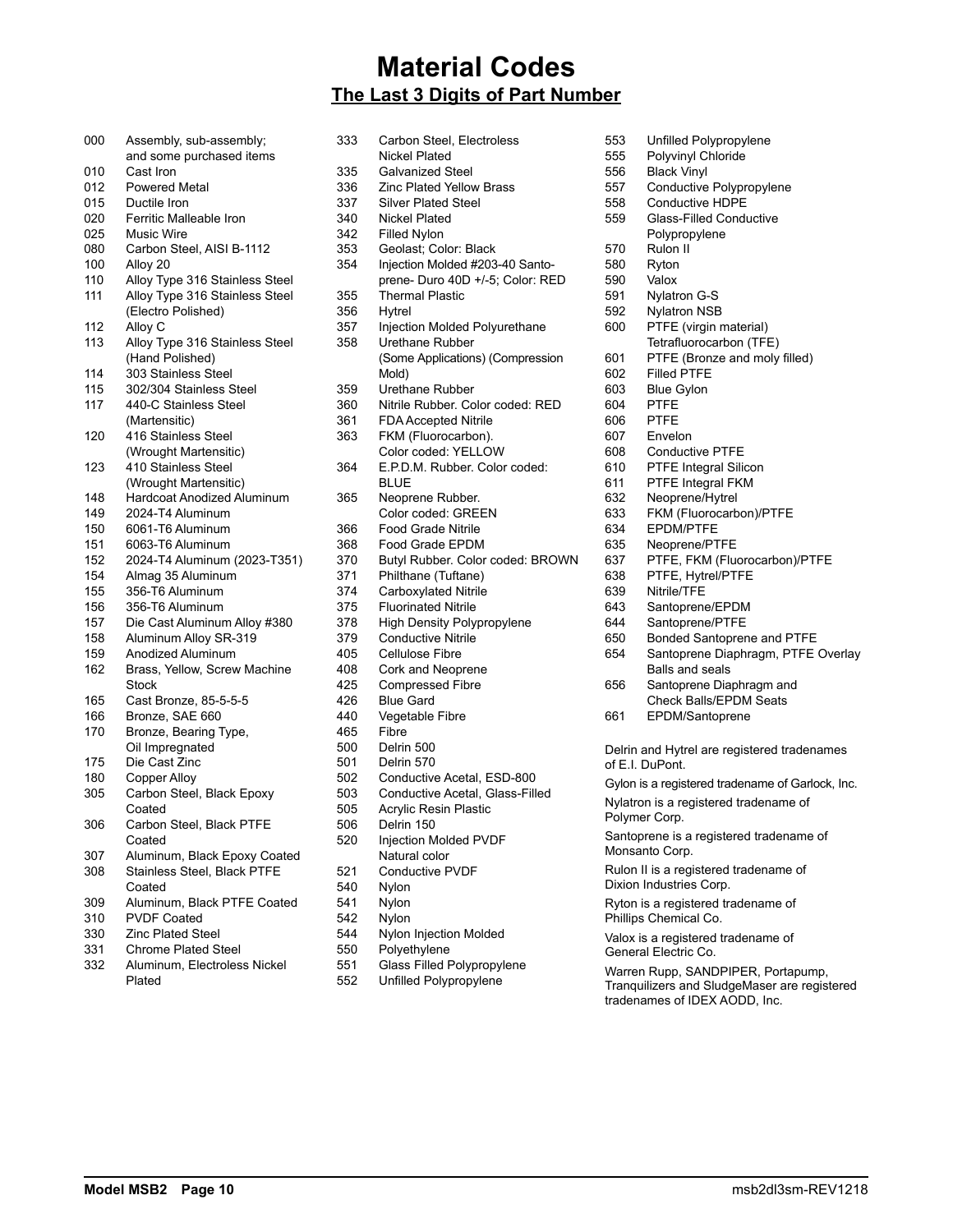

## SERVICE AND OPERATING MANUAL **Models MSB2 and MSB2-B Ball Valve**

**II 2 G Ex h IIC T5...225°C (T2) Gb II 2 D Ex h IIIC T100°C...T200°C Db**

**Type 3 Mine/Construction Duty**

| <b>ITEM</b>             |                    |                                   | TOTAL                   |
|-------------------------|--------------------|-----------------------------------|-------------------------|
| NO.                     | <b>PART NUMBER</b> | <b>DESCRIPTION</b>                | RQD.                    |
| 1                       | 070-006-170        | Bearing, Sleeve                   | $\overline{c}$          |
| $\boldsymbol{2}$        | 114-002-156        | Bracket, Intermediate             | $\mathbf{1}$            |
| 3                       | 720-004-360        | Seal, U-Cup                       | $\mathbf 2$             |
| 4                       | 135-016-162        | Bushing, Threaded, w/O-Ring       |                         |
| 5                       | 620-011-114        | <b>Plunger, Actuator</b>          | $\overline{\mathbf{2}}$ |
| $\bf 6$                 | 095-073-000        | <b>Pilot Valve Body Assembly</b>  | 1                       |
| 6-A                     | 095-070-551        | Valve Body                        | 1                       |
| $6-B$                   | 755-025-000        | Sleeve (w/O-Ring)                 | 1                       |
| $6-C$                   | 560-033-360        | O-Ring (Sleeve)                   | $\overline{4}$          |
| $6-D$                   | 775-026-000        | Spool (w/O-Ring)                  | 1                       |
| $6-E$                   | 560-023-360        | O-Ring (Spool)                    | $\overline{c}$          |
| $6-F$                   | 675-037-080        | <b>Retaining Ring</b>             | 1                       |
| $\overline{\mathbf{7}}$ | 360-041-379        | <b>Gasket, Valve Body</b>         | 1                       |
| 8                       | 560-001-360        | O-Ring                            | $\overline{\mathbf{2}}$ |
| 9                       | 095-043-156        | Body, Valve                       | 1                       |
| 10                      | 132-014-358        | <b>Bumper, Valve Spool</b>        | $\overline{\mathbf{2}}$ |
| 11                      | 165-011-157        | Cap, End                          | $\overline{2}$          |
| 12                      | 360-048-425        | <b>Gasket, Valve Body</b>         | 1                       |
| 13                      | 360-010-425        | Gasket, End Cap                   | $\overline{c}$          |
| 14                      | 560-020-360        | O-Ring                            | 6                       |
| 15                      | 031-012-000        | Sleeve & Spool Set                | 1                       |
| 16                      | 170-032-330        | Capscrew, Hex Head 1/4-20 X.75    | 8                       |
| 17                      | 170-045-330        | Capscrew, Hex Head 5/16-18 X 1.25 | 4                       |
| 18                      | 132-002-360        | <b>Bumper, Diaphragm</b>          | $\mathbf 2$             |
| 19                      | 196-001-157        | Chamber, Inner                    | $\overline{c}$          |
| 20                      | 286-007-365        | Diaphragm                         | $\overline{c}$          |
|                         | 286-007-360        | Diaphragm                         | $\overline{c}$          |
|                         | 286-007-354        | Diaphragm                         | $\overline{c}$          |
| 21                      | 560-022-360        | O-Ring                            | $\overline{\mathbf{2}}$ |
| 22                      | 685-007-120        | Rod, Diaphragm                    | 1                       |
| 23                      | 170-023-330        | Capscrew, Hex Head 7/16-14 X 1.75 | 16                      |
| 24                      | 170-024-330        | Capscrew, Hex Head 7/16-14 X 1    | 8                       |
| 25                      | 618-003-330        | Plug, Pipe (SS & Alloy C Qty. 2)  | 4                       |
| 26                      | 900-006-330        | Washer, Lock                      | 8                       |
| 27                      | 612-215-330        | Plate, Diaphragm                  | $\overline{c}$          |
| 28                      | 612-224-330        | Plate, Outer                      | $\overline{c}$          |
| 29                      | 170.010.115        | Capscrew                          | $\overline{2}$          |
| 31                      | 545-007-330        | Nut, Hex                          | 16                      |
| 32                      | 722-040-365        | Seat, Valve                       | $\overline{\mathbf{4}}$ |
|                         | 722-040-360        | Seat, Valve                       | 4                       |
|                         | 722-040-364        | Seat, Valve                       | $\overline{4}$          |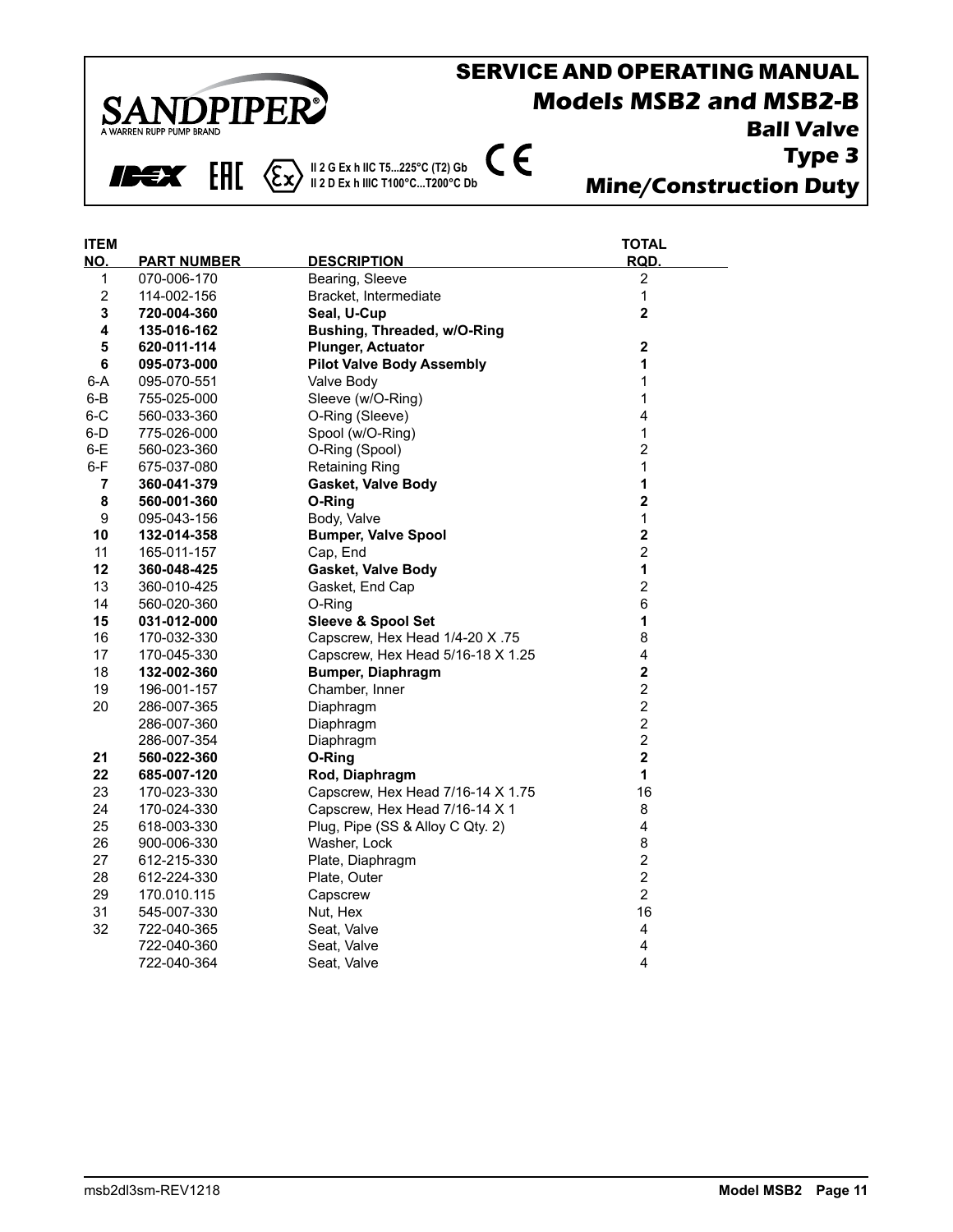| <b>ITEM</b> |                    |                                                                       | <b>TOTAL</b>     |  |
|-------------|--------------------|-----------------------------------------------------------------------|------------------|--|
| NO.         | <u>PART NUMBER</u> | <b>DESCRIPTION</b>                                                    | RQD.             |  |
| 33          | 050-017-365        | <b>Ball, Check Valve</b>                                              | 4                |  |
|             | 050-017-360        | <b>Ball, Check Valve</b>                                              | 4                |  |
|             | 050-017-354        | <b>Ball, Check Valve</b>                                              | 4                |  |
| 34          | 518-032-156        | Manifold, Suction (MSB2-B Only)                                       | 1                |  |
|             | 518-032-156E       | Manifold, Suction                                                     | 1                |  |
| 35          | 518-033-156        | Manifold, Discharge (NPT)                                             | $\overline{c}$   |  |
|             | 518-033-156E       | Manifold, Discharge                                                   | $\overline{c}$   |  |
| 36          | 902-003-000        | Stat-O-Seal                                                           | $\overline{2}$   |  |
| 37          | 170-082-330        | Capscrew, Hex Head                                                    | $\overline{4}$   |  |
| 38          | 900-003-330        | Washer, Lock                                                          | 8                |  |
| 39          | 545-008-330        | Nut, Hex (Not used on CI units)                                       | 8                |  |
| 41          | 196-047-156        | Chamber, Outer                                                        | $\overline{c}$   |  |
| 42          | 530-036-000        | Muffler, Exhaust                                                      |                  |  |
| 48          | 800-012-156        | Base, Strainer (MSB2-A)                                               |                  |  |
| 49          | 518-044-156        | Manifold, Suction (MSB2-A)                                            |                  |  |
| 50          | 170-055-330        | Capscrew, Hex Head (MSB2-A)                                           | 4                |  |
| 51          | 258-016-156        | Cover, Suction (MSB2-A)                                               |                  |  |
| 52          | 170-035-330        | Capscrew, Hex Head (MSB2-A)                                           |                  |  |
| 53          | 900-006-330        | Washer, Lock (MSB2-A)                                                 |                  |  |
| 54          | 570-009-360        | Pad, Wear                                                             | $\overline{c}$   |  |
|             | 570-009-365        | Pad, Wear                                                             | $\overline{c}$   |  |
| 55          | 115-161-080        | <b>Handle Bracket</b>                                                 | $\overline{2}$   |  |
| 56          | 115-162-080        | Handle Bracket                                                        | $\boldsymbol{2}$ |  |
| 57          | 405-012-330        | Handle                                                                | $\overline{2}$   |  |
| Not Shown   |                    |                                                                       |                  |  |
|             | 031-019-156        | Main Air Valve Assembly<br>(Includes Items 9, 10, 11, 13, 14, 15, 16) | 1                |  |
|             |                    |                                                                       |                  |  |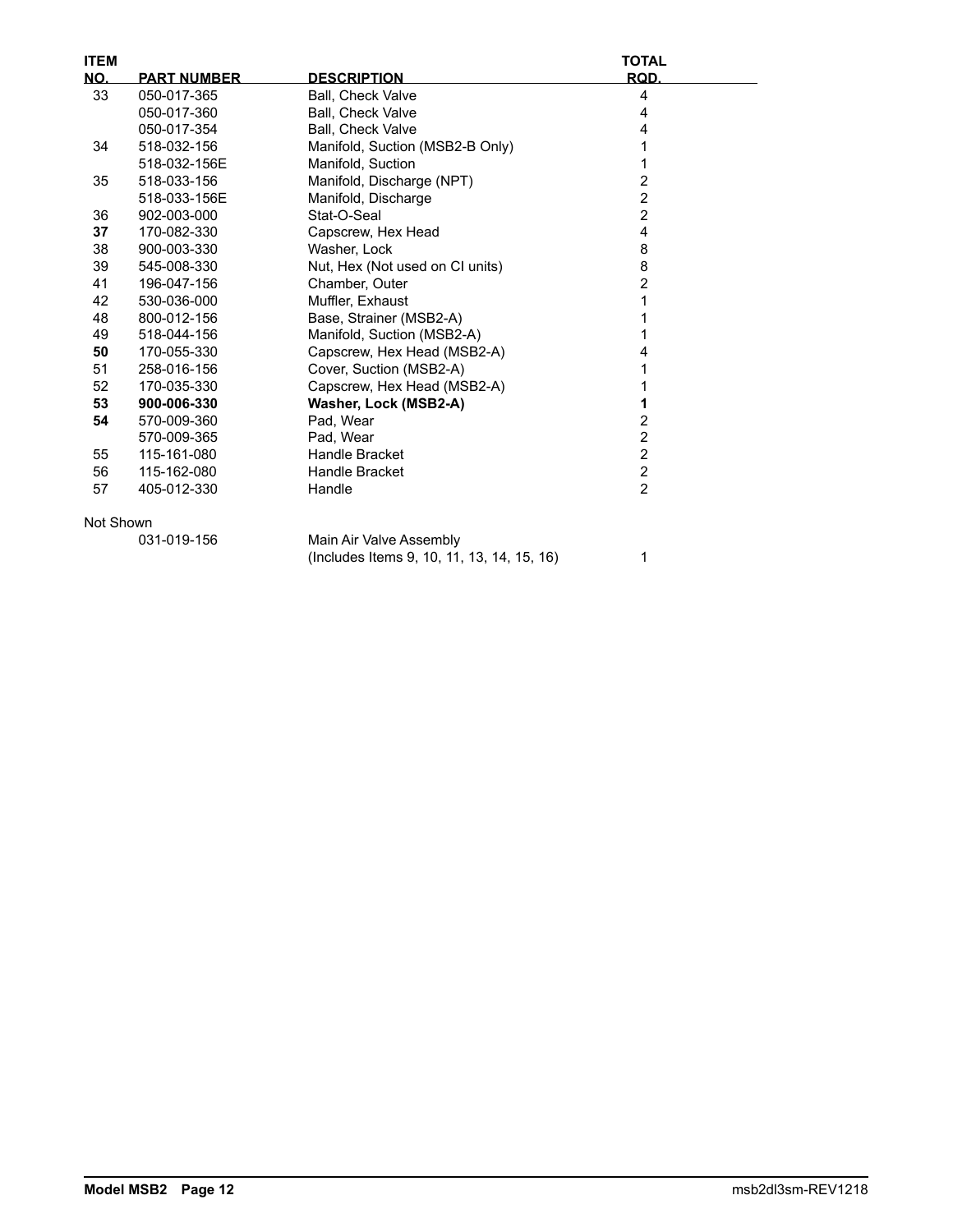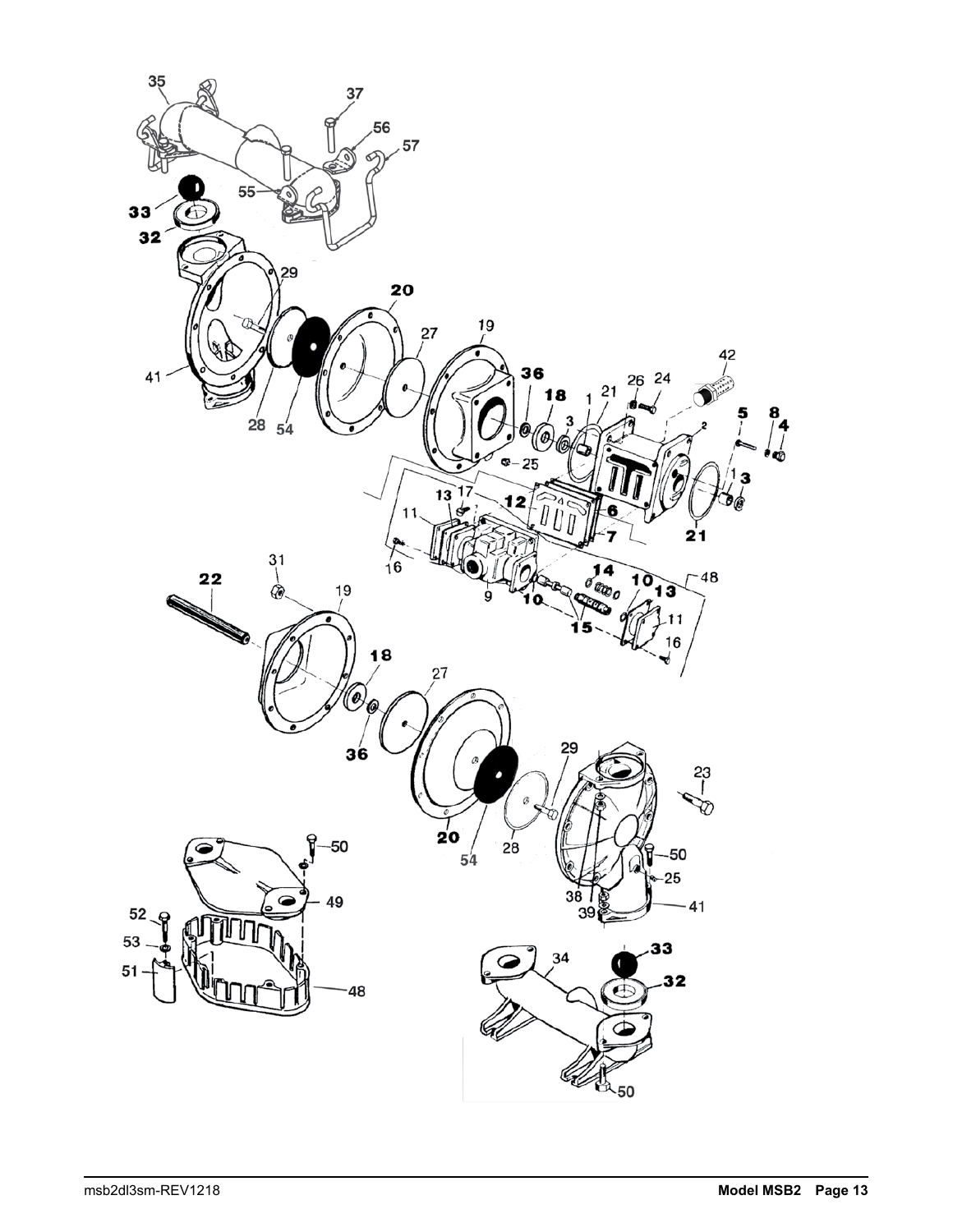# 5 - YEAR Limited Product Warranty

*Warren Rupp, Inc. ("Warren Rupp") warrants to the original end-use purchaser that no product sold by Warren Rupp that bears a Warren Rupp brand shall fail under normal use and service due to a defect in material or workmanship within five years from the date of shipment from Warren Rupp's factory. Warren Rupp brands include Warren Rupp®,SANDPIPER®,*  SANDPIPER Signature Series<sup>™</sup>, MARATHON®, Porta-Pump®, SludgeMaster™ and Tranquilizer®.

*The use of non-OEM replacement parts will void (or negate) agency certifications, including CE, ATEX, CSA, 3A and EC1935 compliance (Food Contact Materials). Warren Rupp, Inc. cannot ensure nor warrant non-OEM parts to meet the stringent requirements of the certifying agencies.*

> *~ See sandpiperpump.com/content/warranty-certifications for complete warranty, including terms and conditions, limitations and exclusions. ~*